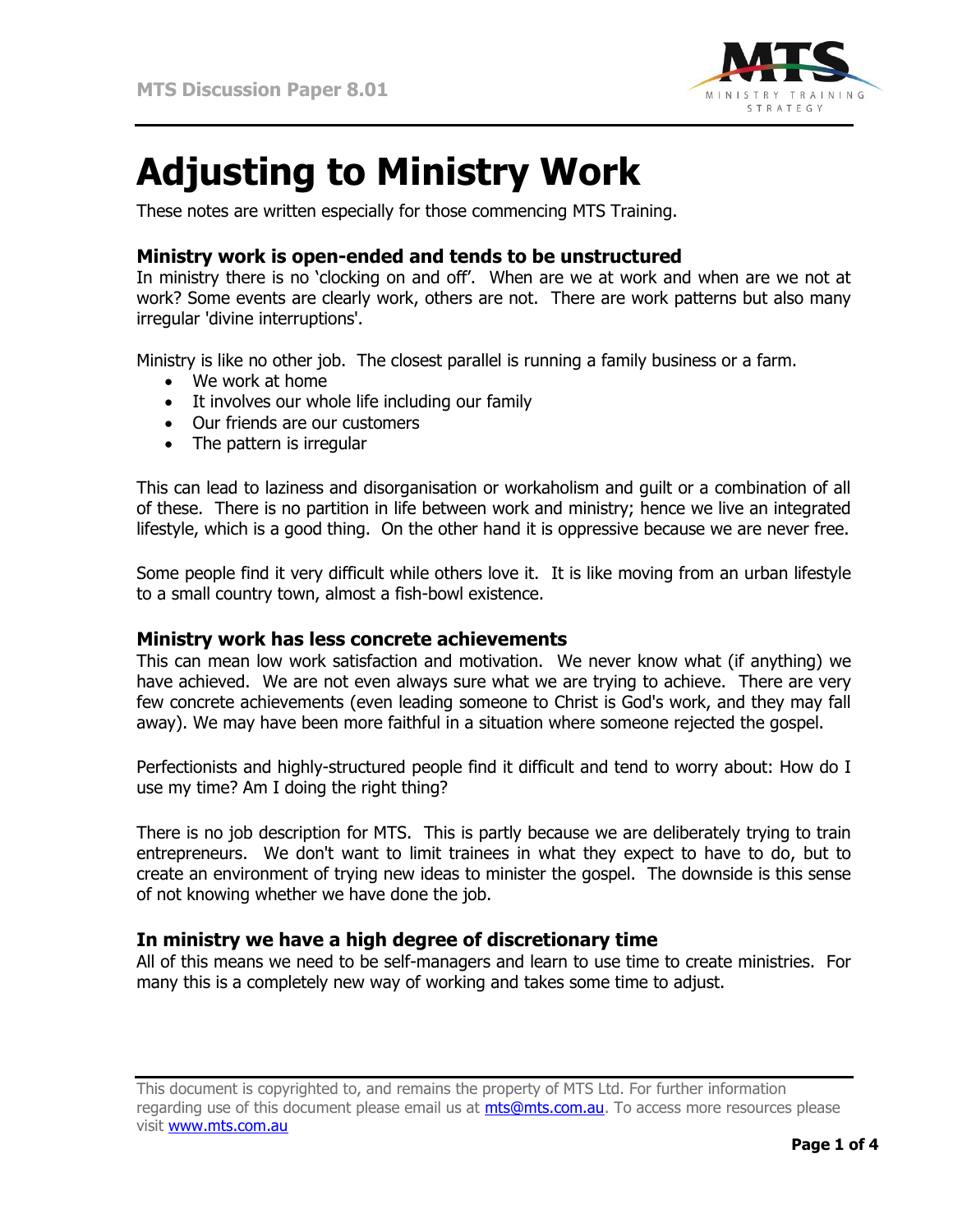

## **In ministry we work when others are not**

We do more work in the evenings and weekends than most people. We need to accept this lifestyle and enjoy the compensations. For example, we can take the kids to school and be home when they come home.

#### **Working from home**

There are positives  $-$  low commuting time, and negatives  $-$  a sense of isolation, distractions at home in a non-work environment, etc. We need to make rules for ourselves (e.g. TV not on while the sun is up) and exercise some discipline. Work out when it is appropriate for the kids to come into the study. It helps to talk through with our spouse patterns of being 'at work' and 'at home'. Then flexibility is needed to avoid resentment.

## **Working in the market place**

Rather than working at home and only going out for specific appointments, we need to spend a lot of time out and about in the community we are trying to reach. This is especially true while doing MTS. Hidden away in our homes means we spend most of our time at the desk rather than with people. So for campus Trainees, spend most of the day at Uni, parked in a cafeteria, alternating between preparation, appointments and unplanned time with people as they come by. For church-based Trainees, maybe try shopping centres or the city, where our church members pass by or at least are accessible.

## **Work and Rest**

We need to learn how to work faithfully and honestly without going on a guilt trip when we need to take time off for normal living. The problem is that we could become very lazy or too busy. Most MTS Trainees are not lazy so rest needs to be stressed generally. Hence:

- Work six days, and rest one.
- You need 36 contiguous hours (i.e. two nights and a complete dawn-to-dusk day) as your day off. This means not 24 separate hours scattered through the week.
- If we don't have a rest day, we will burn out in a few years because it is affecting us now.
- Part time staff need more flexibility. The stress of work combined with ministry creates more pressure.
- Make sure that you are not seen as a workaholic. Do not be guilty about relaxing and enjoying life and let others know you rest and recreate.
- If possible keep one day a week (besides your day off) without regular commitments, as an alternative day off after weekend house parties etc. Your spouse won't have the same flexibility, so you can't do it regularly.
- There can be conflict between spouses as to how to spend your rest days. If the husband is in ministry and his wife at work, usually the wife wants to socialise, and the husband wants to avoid people. Therefore you need to compromise. Think about who you can see - some people will be 'work' and some will not.

This document is copyrighted to, and remains the property of MTS Ltd. For further information regarding use of this document please email us at [mts@mts.com.au.](mailto:mts@mts.com.au) To access more resources please visit [www.mts.com.au](http://www.mts.com.au/)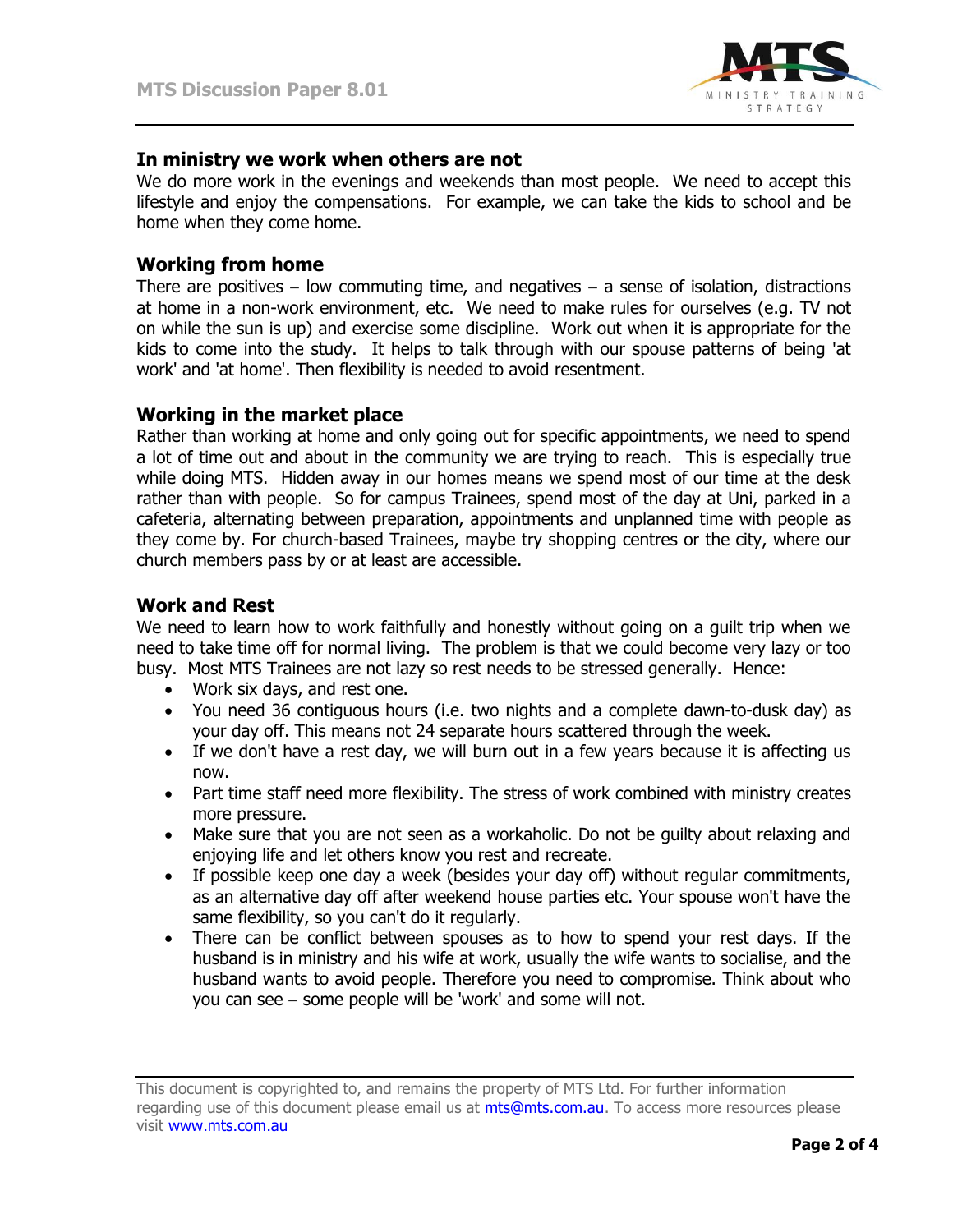

## **Holidays**

- Plan 4 weeks for full-time and 5 weeks for part time because of the flexibility needed to fit ministry holidays around their paid work.
- Female Trainees also need 5 weeks because of the stress levels they experience in ministry.
- There are key times in the ministry year to avoid holidays.

## **Relating to others about our work patterns**

When talking to congregation members, we need to be careful about the impression we give about how hard we work. We could give the impression that we work too hard or that we are lazy. We need to be careful about talking about how we spend our time because it is hard for others to relate to our work-lifestyle. Much of what we do doesn't sound like work. Also, we should be careful not to be insensitive about how hard other people are working.

## **Diary**

We cannot do any kind of Christian ministry without a diary. Buy one, write in it and read it! We need to be organised, so we need a system that works for us.

## **Ministry as a Christian and work as a staff member**

We need to remember the distinction between our ministry as a Christian and our work  $-$  as a Christian. Some ministries are just because we are Christian, not because we are employed in ministry. Hence there will always be more ministry to do than we can get to.

# **Rhythm of Life**

You need to get a feel for the rhythm of life on MTS. This example is from the UNSW Team.

| January      | slower<br>prepare studies and training courses and<br>organise the year                                                                                                      |
|--------------|------------------------------------------------------------------------------------------------------------------------------------------------------------------------------|
| Feb - Easter | flat out<br>set up and start running lots of groups in that<br>time<br>many newcomers to campus and church<br>don't pack Easter full of activities but take time to<br>relax |
| Easter-June  | hard work<br>meeting with individuals and groups<br>inviting to midyear conference (MYC)                                                                                     |

This document is copyrighted to, and remains the property of MTS Ltd. For further information regarding use of this document please email us at [mts@mts.com.au.](mailto:mts@mts.com.au) To access more resources please visit [www.mts.com.au](http://www.mts.com.au/)